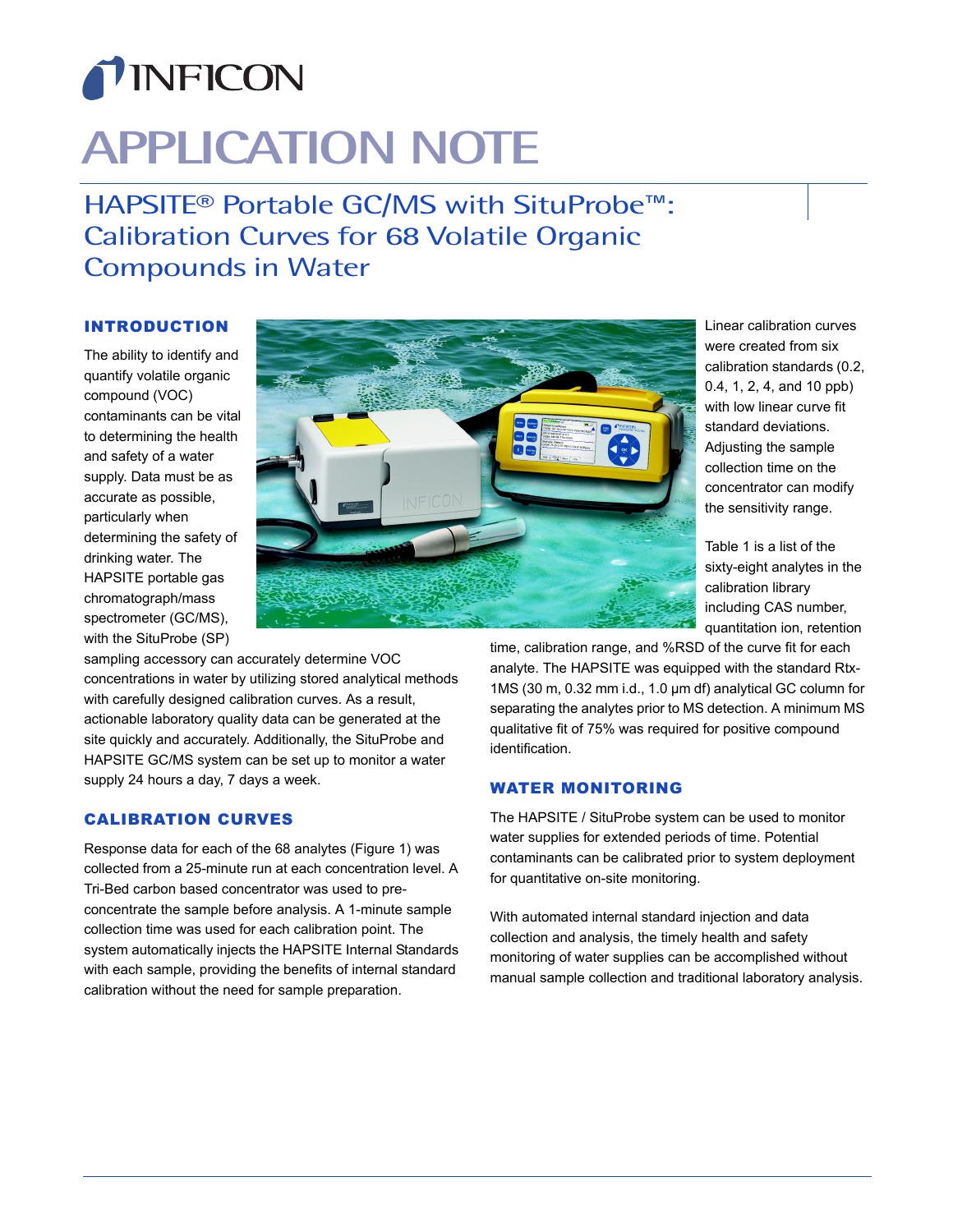



| Table 1: List of Analytes |  |  |  |  |  |
|---------------------------|--|--|--|--|--|
|---------------------------|--|--|--|--|--|

| No.            | Analyte name                   | CAS#     | Q lon | <b>Ret Time</b> | <b>Curve</b><br>Range<br>(ppb) | %RSD |
|----------------|--------------------------------|----------|-------|-----------------|--------------------------------|------|
| 1              | <b>Ethyl Ether</b>             | 60-29-7  | 74    | 1:52            | $0.2 - 10$                     | 6.3  |
| $\overline{2}$ | 1,1-Dichloroethylene           | 75-35-4  | 61    | 1:57            | $0.2 - 10$                     | 9.5  |
| 3              | lodomethane                    | 74-88-4  | 142   | 1:57            | $0.2 - 4$                      | 2.7  |
| 4              | Methylene chloride             | 75-09-2  | 84    | 1:59            | $0.2 - 10$                     | 13.2 |
| 5              | Allyl chloride                 | 107-05-1 | 76    | 2:00            | $0.2 - 10$                     | 15.4 |
| 6              | 1,1,2-Trichlorotrifluoroethane | 76-13-1  | 101   | 2:02            | $0.2 - 10$                     | 3.5  |
| $\overline{7}$ | Carbon disulfide               | 75-15-0  | 76    | 2:04            | $0.2 - 10$                     | 0.9  |
| 8              | Propionitrile                  | 107-12-0 | 54    | 2:09            | $1 - 10$                       | 6.8  |
| 9              | trans-1,2-Dichloroethene       | 156-60-5 | 61    | 2:13            | $0.2 - 10$                     | 8.2  |
| 10             | 1,1-Dichloroethane             | 75-34-3  | 63    | 2:17            | $0.2 - 10$                     | 7.4  |
| 11             | Methacrylonitrile              | 126-98-7 | 67    | 2:23            | $0.2 - 10$                     | 13.8 |
| 12             | 2-Chloro-1,3-butadiene         | 126-99-8 | 88    | 2:29            | $0.2 - 10$                     | 2.5  |
| 13             | cis-1,2-Dichloroethene         | 156-59-2 | 61    | 2:34            | $0.2 - 10$                     | 8.0  |
| 14             | Bromochloromethane             | 74-97-5  | 130   | 2:39            | $0.4 - 10$                     | 6.9  |
| 15             | Trichloromethane               | 67-66-3  | 83    | 2:41            | $0.2 - 10$                     | 2.7  |
| 16             | 2,2-Dichloropropane            | 594-20-7 | 77    | 2:42            | $0.2 - 10$                     | 2.0  |
| 17             | Tetrahydrofuran                | 109-99-9 | 72    | 2:53            | $0.2 - 10$                     | 17.6 |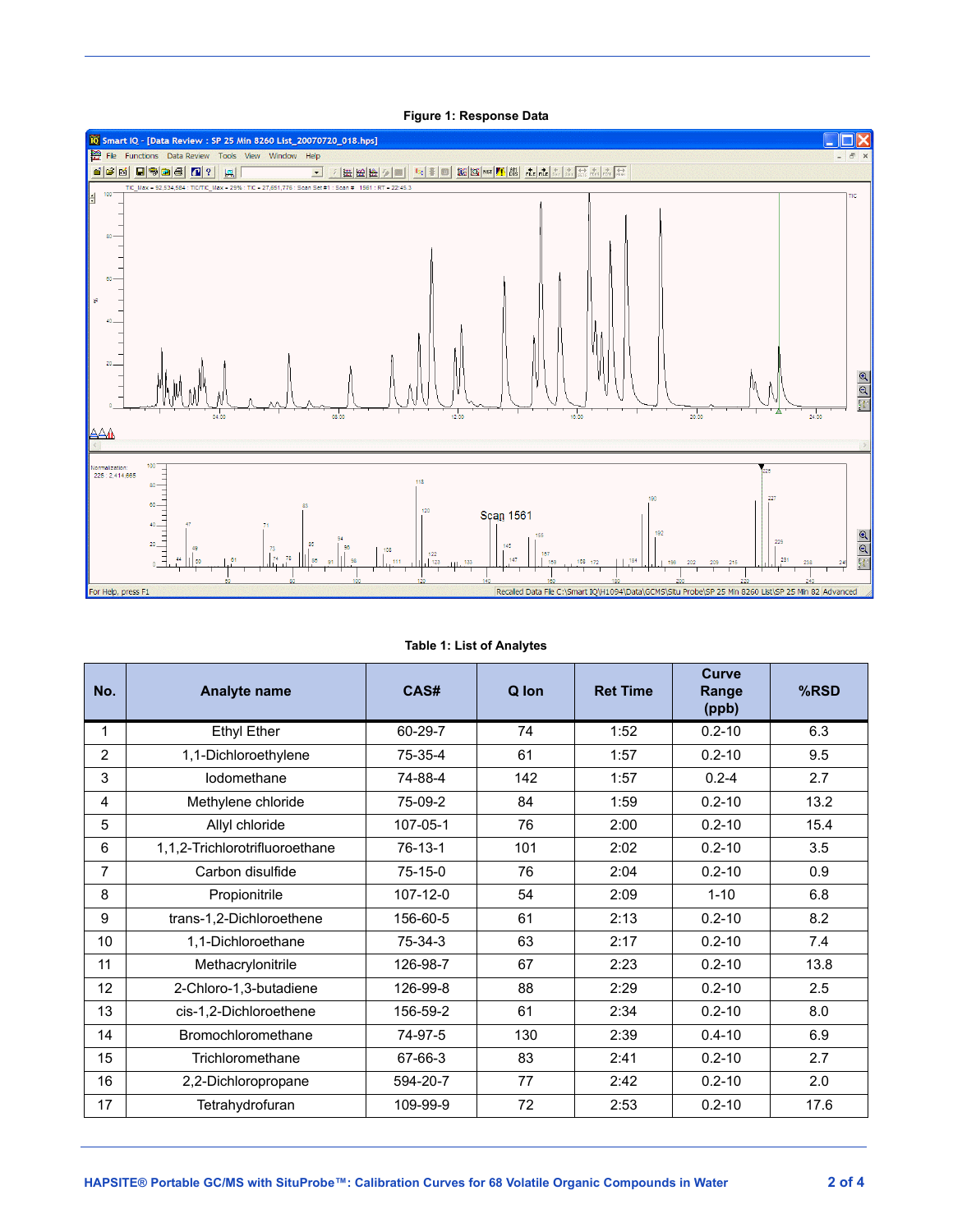| No. | <b>Analyte name</b>          | CAS#                  | Q lon | <b>Ret Time</b> | <b>Curve</b><br>Range<br>(ppb) | %RSD |
|-----|------------------------------|-----------------------|-------|-----------------|--------------------------------|------|
| 18  | 1,2-Dichloroethane           | 107-06-2              | 62    | 3:02            | $0.2 - 10$                     | 11.9 |
| 19  | 1,1,1-Trichloroethane        | 71-55-6               | 97    | 3:10            | $0.2 - 10$                     | 19.2 |
| 20  | 1,1-Dichloro-1-propene       | 563-58-6              | 75    | 3:20            | $0.2 - 10$                     | 22.5 |
| 21  | Benzene                      | $71-43-2$             | 78    | 3:26            | $0.2 - 10$                     | 15.9 |
| 22  | Carbon tetrachloride         | 56-23-5               | 117   | 3:31            | $0.2 - 10$                     | 4.4  |
| 23  | 2-Nitropropane               | 79-46-9               | 43    | 3:46            | $0.2 - 10$                     | 9.1  |
| 24  | Dibromomethane               | 74-95-3               | 174   | 3:58            | $0.2 - 10$                     | 4.5  |
| 25  | 1,2-Dichloropropane          | 78-87-5               | 63    | 4:00            | $0.2 - 10$                     | 10.9 |
| 26  | Bromodichloromethane         | 75-27-4               | 83    | 4:09            | $0.2 - 10$                     | 7.0  |
| 27  | Trichloroethylene            | 79-01-6               | 130   | 4:11            | $0.2 - 10$                     | 1.8  |
| 28  | Methyl methacrylate          | 80-62-6               | 69    | 4:22            | $0.2 - 10$                     | 13.2 |
| 29  | cis-1,3-Dichloro-1-propene   | 10061-01-5            | 75    | 5:03            | $0.2 - 10$                     | 4.6  |
| 30  | trans-1,3-Dichloro-1-propene | 10061-02-6            | 75    | 5:44            | $0.2 - 10$                     | 5.0  |
| 31  | 1,1,2-Trichloroethane        | 79-00-5               | 97    | 5:57            | $0.2 - 10$                     | 6.4  |
| 32  | Toluene                      | 108-88-3              | 91    | 6:20            | $0.2 - 10$                     | 16.2 |
| 33  | 1,3-Dichloropropane          | 142-28-9              | 76    | 6:24            | $0.2 - 10$                     | 10.1 |
| 34  | Ethyl methacrylate           | 97-63-2               | 69    | 0:00            | $0.2 - 10$                     | 11.3 |
| 35  | Dibromochloromethane         | 124-48-1              | 129   | 7:01            | $0.2 - 10$                     | 6.9  |
| 36  | 1,2-Dibromoethane            | 106-93-4              | 107   | 7:27            | $0.2 - 10$                     | 5.2  |
| 37  | Tetrachlorothylene           | 127-18-4              | 166   | 8:24            | $0.4 - 10$                     | 23.3 |
| 38  | 1,1,1,2-Tetrachloroethane    | 630-20-6              | 131   | 9:47            | $0.2 - 10$                     | 14.6 |
| 39  | Chlorobenzene                | 108-90-7              | 112   | 9:47            | $0.2 - 10$                     | 16.4 |
| 40  | Ethylbenzene                 | $100 - 41 - 4$        | 91    | 10:42           | $0.2 - 10$                     | 21.0 |
| 41  | Bromoform                    | 75-25-2               | 173   | 11:05           | $0.2 - 10$                     | 17.1 |
| 42  | m,p-Xylene                   | 108-38-3,<br>106-42-3 | 91    | 11:07           | $0.4 - 8$                      | 15.7 |
| 43  | cis-1,4-Dichloro-2-butene    | 1476-11-5             | 75    | 11:49           | $0.2 - 10$                     | 13.1 |
| 44  | Styrene                      | 100-42-5              | 104   | 11:54           | $0.2 - 10$                     | 18.4 |
| 45  | o-Xylene                     | 95-47-6               | 91    | 12:07           | $0.2 - 10$                     | 25.2 |
| 46  | 1,1,2,2-Tetrachloroethane    | 79-34-5               | 83    | 12:10           | $0.2 - 10$                     | 8.1  |
| 47  | 1,2,3-Trichloropropane       | 96-18-4               | 75    | 12:27           | $0.2 - 10$                     | 7.7  |
| 48  | trans-1,4-Dichloro-2-butene  | 110-57-6              | 75    | 12:46           | $0.2 - 4$                      | 13.1 |
| 49  | Bromobenzene                 | 108-86-1              | 77    | 13:32           | $0.2 - 10$                     | 4.7  |
| 50  | Isopropylbenzene             | 98-82-8               | 105   | 13:33           | $0.2 - 10$                     | 2.7  |
| 51  | 2-Chlorotoluene              | 95-49-8               | 91    | 14:33           | $0.2 - 10$                     | 7.9  |
| 52  | 4-Chlorotoluene              | 106-43-4              | 126   | 14:47           | $0.2 - 4$                      | 1.9  |
| 53  | Propylbenzene                | 103-65-1              | 120   | 14:47           | $0.2 - 4$                      | 16.2 |
| 54  | Pentachloroethane            | 76-01-7               | 117   | 15:23           | $0.2 - 10$                     | 6.1  |
| 55  | 1,3,5-Trimethylbenzene       | 108-67-8              | 105   | 15:25           | $0.2 - 10$                     | 3.8  |
| 56  | t-Butylbenzene               | 98-06-6               | 119   | 16:23           | $0.2 - 10$                     | 3.2  |

#### **Table 1: List of Analytes (Continued)**